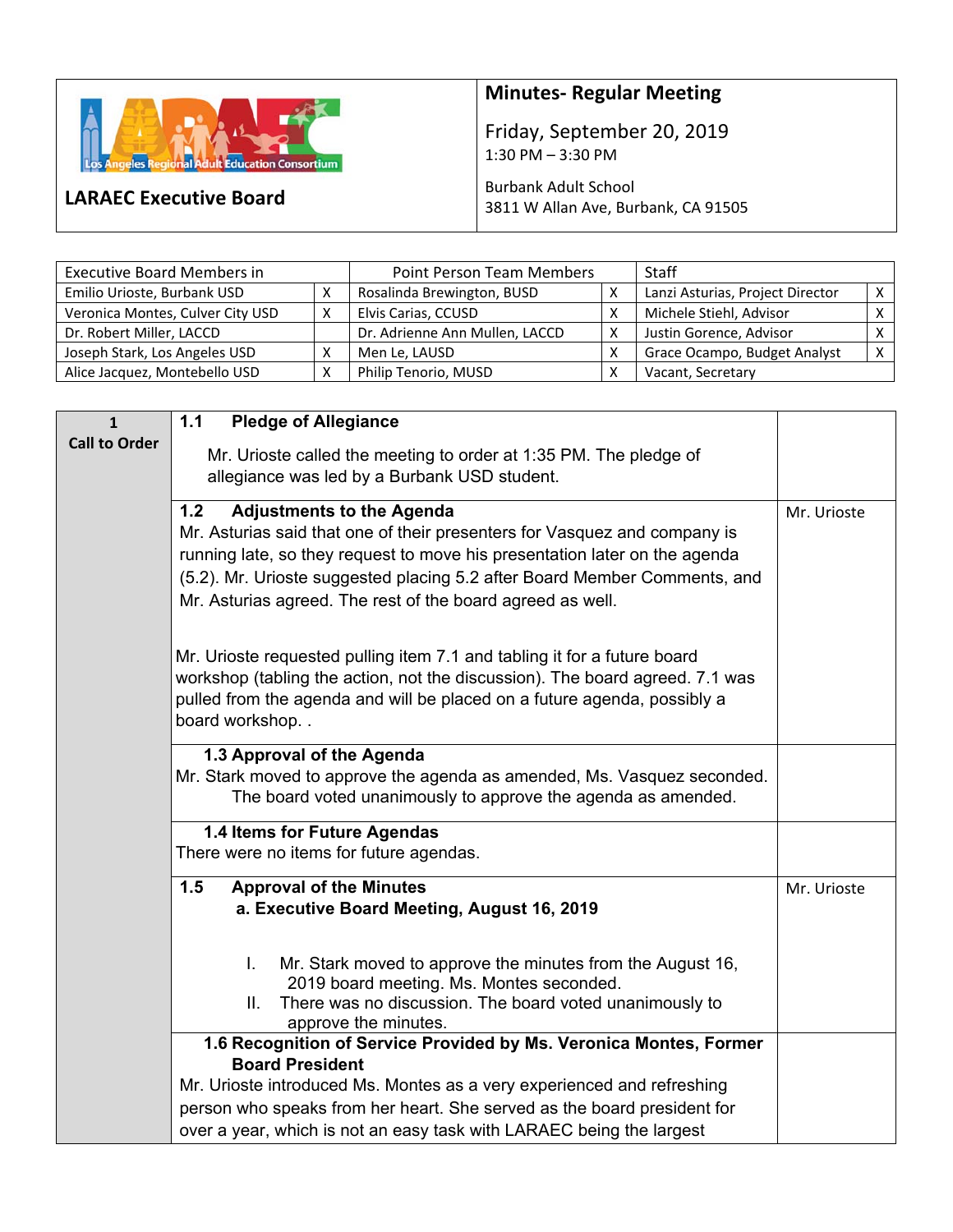|                    | consortium in the state of California. Mr. Urioste said he is very proud of her |              |  |  |  |
|--------------------|---------------------------------------------------------------------------------|--------------|--|--|--|
|                    | and the leadership she has and will continue to provide to the board.           |              |  |  |  |
|                    |                                                                                 |              |  |  |  |
|                    | Ms. Vasquez thanked Ms. Montes for taking her under her wing and being          |              |  |  |  |
|                    | welcoming and approachable.                                                     |              |  |  |  |
|                    |                                                                                 |              |  |  |  |
|                    | Mr. Stark echoed the others' comments, and added that he appreciated Ms.        |              |  |  |  |
|                    | Montes' passion for adult ed and always having her heart in the right place.    |              |  |  |  |
| $\overline{2}$     | Philip Tenorio from MUSD withdrew his public comment due to amendments          |              |  |  |  |
| <b>Public</b>      | to the meeting's agenda.                                                        |              |  |  |  |
| <b>Comment</b>     |                                                                                 |              |  |  |  |
|                    | Dr. Adrienne Ann Mullen from LACCD commented that she did not believe           |              |  |  |  |
|                    | there was ample time to review the bylaws being proposed before voting on       |              |  |  |  |
|                    | them in the meeting. She was also concerned about the lack of movement on       |              |  |  |  |
|                    | the Action Planning Teams/Subject Matter Expert groups. They have               |              |  |  |  |
|                    | discussed about it at the Point Person Team meetings, and she hopes that        |              |  |  |  |
|                    | they can question whether having things on hold while governance is             |              |  |  |  |
|                    | resolved is the right path. It's already essentially October, and they need to  |              |  |  |  |
|                    | start moving items forward.                                                     |              |  |  |  |
|                    |                                                                                 |              |  |  |  |
|                    | Larry Frank from LACCD introduced himself, saying that he was president at      |              |  |  |  |
|                    | the Trade Tech college for 6 years. This is his second full week as vice        |              |  |  |  |
|                    | chancellor of workforce and research development for LACCD, and he will         |              |  |  |  |
|                    | have responsibility for technical education, adult ed deans, and working with   |              |  |  |  |
|                    | partner foundations. He also wanted to announce that he will be taking over     |              |  |  |  |
|                    | from Dr. Miller as the representative of LACCD on the LARAEC board, adding      |              |  |  |  |
|                    | that Dr. Miller has spent a ton of time working his way through the             |              |  |  |  |
|                    | Tournament of Roses, and he has received card number 1 from them, so he         |              |  |  |  |
|                    | will be retiring and touring as an ambassador for them around the world. Mr.    |              |  |  |  |
|                    | Frank needs board approval before taking on the responsibilities of being an    |              |  |  |  |
|                    | LACCD representative to LARAEC. The item will be on the October 2 agenda        |              |  |  |  |
|                    | for his organization's board.                                                   |              |  |  |  |
| 3                  | 3.1<br><b>Annual Plan Update</b>                                                | Mr. Asturias |  |  |  |
| <b>Annual Plan</b> | a. Mr. Asturias said that they have met with the PPT to discuss                 |              |  |  |  |
| <b>Update</b>      | the 1-year implementation, and they have created a number of                    |              |  |  |  |
|                    | models that were presented to the LARAEC board at the                           |              |  |  |  |
|                    | previous meeting. They have gotten as far as they could get                     |              |  |  |  |
|                    | without the governance roles and responsibilities and the                       |              |  |  |  |
|                    | bylaws. It was his recommendation to the PPT to halt activities                 |              |  |  |  |
|                    | until they had the roles, responsibilities, or the bylaws adopted               |              |  |  |  |
|                    | so that then as they implement the one-year plan they do it                     |              |  |  |  |
|                    | purposefully and they don't have to go back and redo work. As                   |              |  |  |  |
|                    | Dr. Mullen indicated, the PPT is concerned about the delayed                    |              |  |  |  |
|                    | implementation as they feel they will not have enough time for                  |              |  |  |  |
|                    | outcomes. Similarly the LARAEC office is concerned, the                         |              |  |  |  |
|                    | activities listed as beginning in year 1 represent about 70% of                 |              |  |  |  |
|                    | the work in the 3-year plan. And of course, they would like to                  |              |  |  |  |
|                    | start the process of implementation as quickly as possibly as                   |              |  |  |  |
|                    | well.                                                                           |              |  |  |  |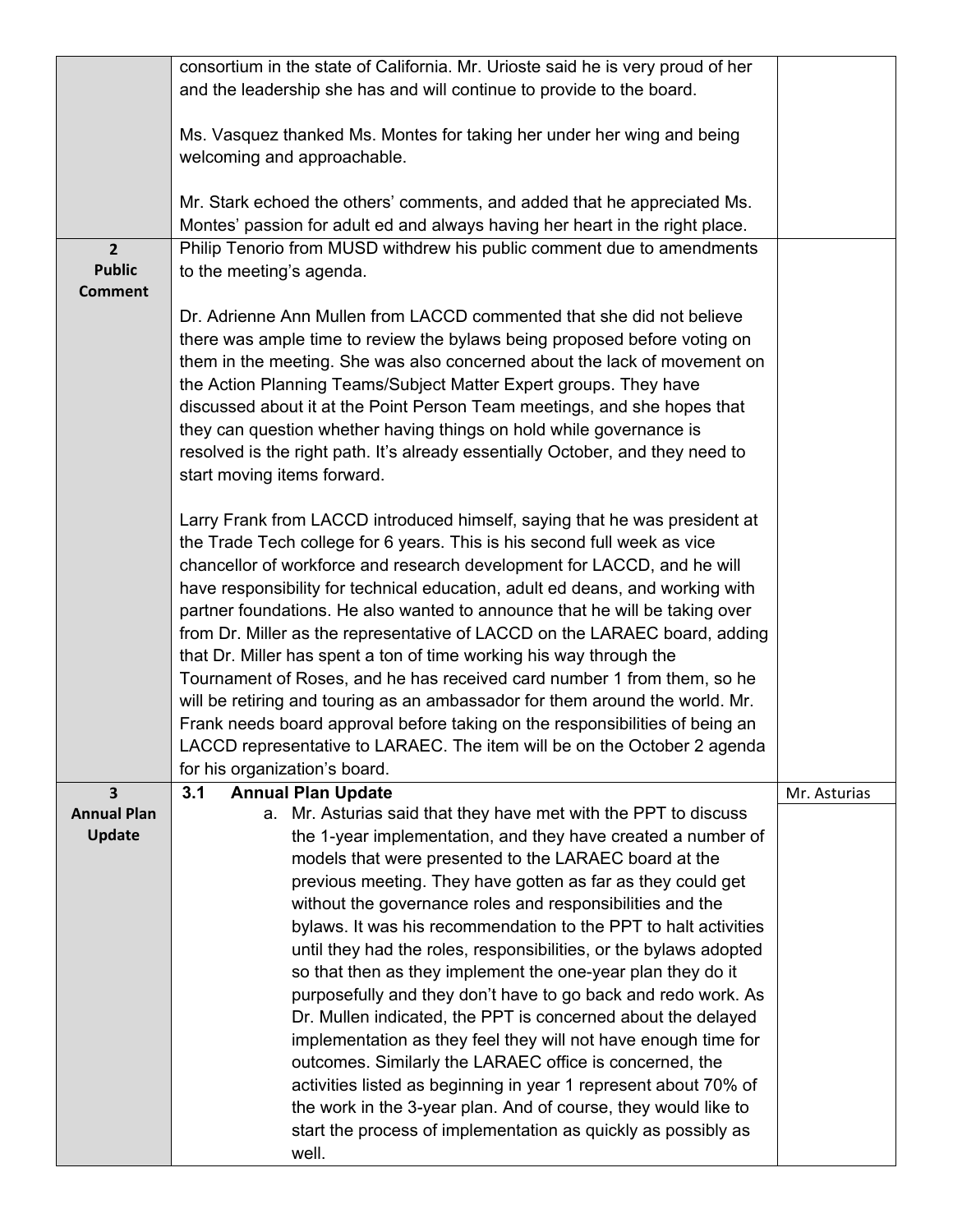|    | b. Mr. Stark summarized that so far he is hearing that the PPT      |  |
|----|---------------------------------------------------------------------|--|
|    | feel there are some things they can move forward on sooner          |  |
|    | rather than later. He asked, as board members, if they need to      |  |
|    | weigh in on this or provide guidance to the LARAEC office.          |  |
| C. | Montes said they need to identify what areas in the plan they       |  |
|    | need to move forward on, because she does not think they can        |  |
|    | do nothing between now and action on the bylaws. And the            |  |
|    | thing is, bylaws in and of themselves won't provide foolproof       |  |
|    | clarification.                                                      |  |
|    | d. Mr. Asturias said they would be happy to start, and can start    |  |
|    | that discussion with the implementation of the workgroups.          |  |
|    | That is the element that would be most significant in terms of      |  |
|    | having a foundation to get the groups started. He added that        |  |
|    | this work was supposed to take place months ago, but the            |  |
|    | workshop was delayed, and that has had a domino effect over         |  |
|    | implementation. They would like clarity to proceed without          |  |
|    | having to restart or redo. Mr. Urioste asked if they have any       |  |
|    | pending deadlines regarding anything they need to submit to         |  |
|    | the state that would be jeopardized by delaying, and Mr.            |  |
|    | Asturias sid that the only deadlines are self-imposed and those     |  |
|    | are the deliverables they need to have by the end of the year.      |  |
|    | e. Ms. Montes added that it would be helpful to have a one-sheet    |  |
|    | on the annual plan to see some of those things to identify          |  |
|    | some quick wins and quick things to do, and asked if there are      |  |
|    | any items that don't require the clarification of anything. Mr.     |  |
|    | Asturias said that they do have some activities that could take     |  |
|    | place that do not require clarity.                                  |  |
|    | a. Ms. Stiehl said the main thing is, they are hung on the          |  |
|    | things that revolve around the workgroups and their                 |  |
|    | structure. There's a lot of items that are in the plan that         |  |
|    | we've been able to go ahead on. They are just waiting               |  |
|    | on clarity around the workgroups to start them.                     |  |
|    | b. Mr. Stark recommended that in their discussion of                |  |
|    | bylaws, they get to discussion of workgroups as soon                |  |
|    | as possible.                                                        |  |
| f. | Ms. Jacquez noted there was a comment from someone in the           |  |
|    | audience, and asked if they should address that. Mr. Urioste        |  |
|    | clarified that generally in board meetings, if the board has a      |  |
|    | question for staff, the staff then responds. That's why he          |  |
|    | suggested when they look at 7.1, they talk about a board            |  |
|    | workshop because that structure allows then for a flow of           |  |
|    | conversation. In a regular meeting such as this, the time for       |  |
|    | that would be during the public comment.                            |  |
|    | g. Ms. Montes said that in practice during future updates, it would |  |
|    | be good to know what activities they are moving on. Mr.             |  |
|    | Asturias said that they absolutely intend on going back to the      |  |
|    | previous format to let the board know what activities are           |  |
|    | progressing.                                                        |  |
|    |                                                                     |  |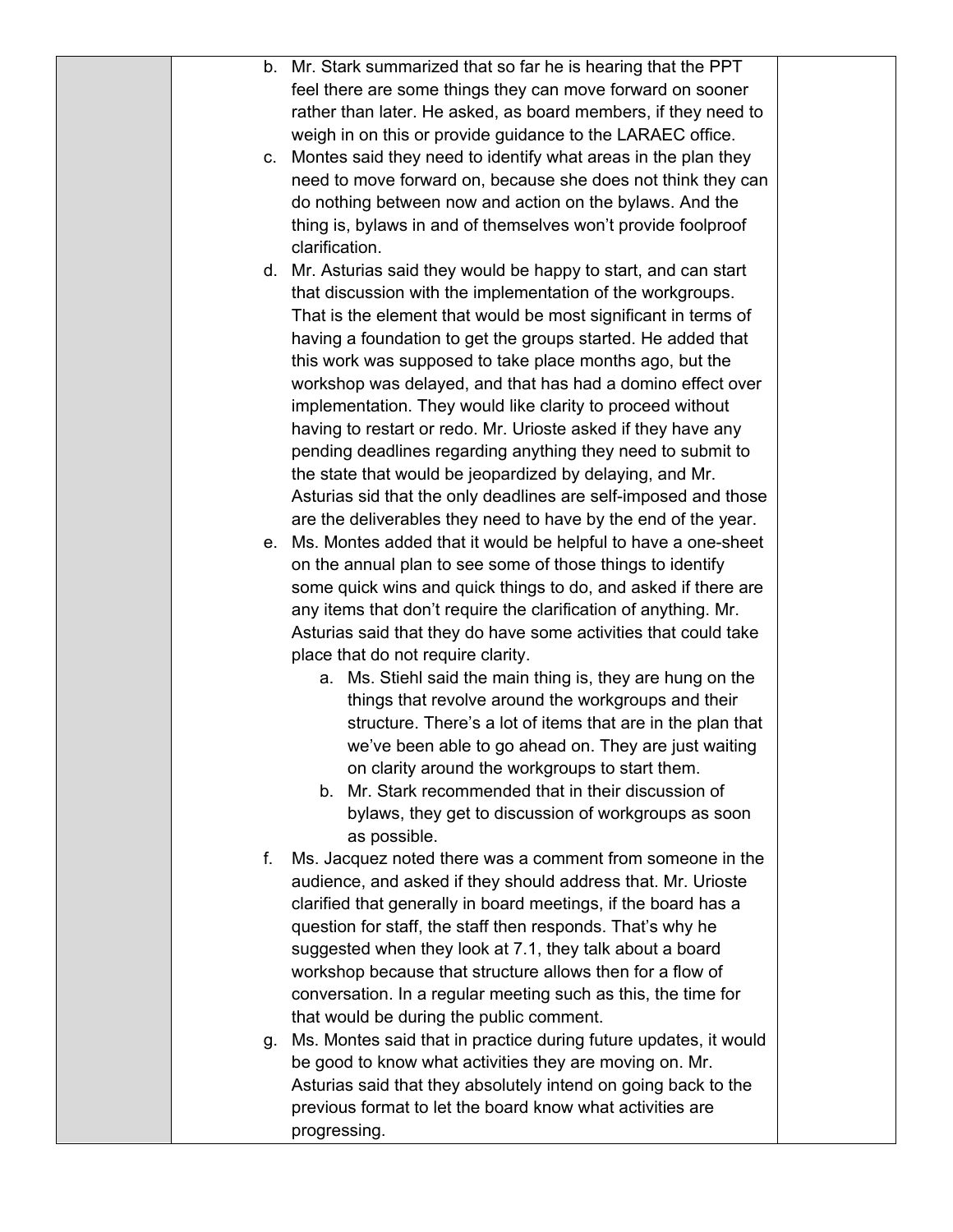|                         |       | h. Ms. Jacquez added that MUSD wants to align itself so                                                              |        |
|-------------------------|-------|----------------------------------------------------------------------------------------------------------------------|--------|
|                         |       | teachers can attend workgroups, so it would be nice to get a                                                         |        |
|                         |       | timeline of dates.                                                                                                   |        |
|                         |       |                                                                                                                      |        |
| $\overline{\mathbf{4}}$ | 1.1   | <b>Information Items</b>                                                                                             | Grace  |
| <b>Budget</b>           |       | a. 4.1 - Data and Accountability Practices with Promise                                                              | Ocampo |
| <b>Report and</b>       | L.    | Ms. Ocampo explained that last month they completed the                                                              |        |
| <b>Updates</b>          |       | D&A PwP closeout report. They submitted the same budget                                                              |        |
|                         |       | and expenditures as they reported at the last board meeting.                                                         |        |
|                         |       | Part of this reporting included mandatory submission of                                                              |        |
|                         |       | "Practice with Promise". The state requested consortia submit                                                        |        |
|                         |       | best practices, and for LARAEC, they made two submissions:<br>for LACCD, the Successful Practice for Large Community |        |
|                         |       | College Districts, and for LAUSD, development of the new                                                             |        |
|                         |       | Student Information System designed to support educational                                                           |        |
|                         |       | pathways including consulting.                                                                                       |        |
|                         |       |                                                                                                                      |        |
|                         |       |                                                                                                                      |        |
|                         | L.    | b. 4.2 - Upcoming CAEP Due Dates<br>September 30 - Q4 Progress and Expense Report                                    |        |
|                         | II.   | November 15 - a CBO executed copy of the Program Area                                                                |        |
|                         |       | Report (actuals) due to LARAEC                                                                                       |        |
|                         | III.  | November 29 - Program Area Report (Actuals) due in NOVA                                                              |        |
|                         |       | and certified by consortium                                                                                          |        |
|                         | IV.   | FY 2020 CAEP Funds: Program Year Budget and Work PLan                                                                |        |
|                         | V.    | September 30 - Member PY Budget and Work PLan due in                                                                 |        |
|                         |       | <b>NOVA</b>                                                                                                          |        |
|                         | VI.   | October 18 - CBO executed copy to LARAEC                                                                             |        |
|                         | VII.  | October 30 - Consortium certified into NOVA                                                                          |        |
|                         | VIII. | November 29 - Q1 Progress and Expense Report in NOVA                                                                 |        |
|                         | IX.   | December 9 CBO executed copy to LARAEC                                                                               |        |
|                         | Х.    | December 24 - Consortium certification in NOVA                                                                       |        |
|                         |       | c. 4.3 - FY 2018-2019 Program Area Report Estimates                                                                  |        |
|                         | L.    | Ms. Ocampo presented the instruction hour summary and                                                                |        |
|                         |       | expenditures, and noted that there were some irregularities,                                                         |        |
|                         |       | so they are planning on conducting a fiscal training next                                                            |        |
|                         |       | month to basically just go over the reporting requirements for                                                       |        |
|                         |       | the fiscal representatives for each district.                                                                        |        |
|                         | Ш.    | Mr. Asturias added that the PPT is welcome to attend, or                                                             |        |
|                         |       | anyone districts feel would benefit from it. They want to just                                                       |        |
|                         |       | point irregularities out so that when they report actuals in                                                         |        |
|                         |       | November, they iron out any kinks there may have been with                                                           |        |
|                         |       | the original reporting, which is just an estimate. They want to                                                      |        |
|                         |       | make sure that when they make the report to the state which                                                          |        |
|                         |       | will be actuals, that they are tight as possible on that.                                                            |        |
|                         |       | d. 4.4 - CAEP Updates and Reminders                                                                                  |        |
|                         |       |                                                                                                                      |        |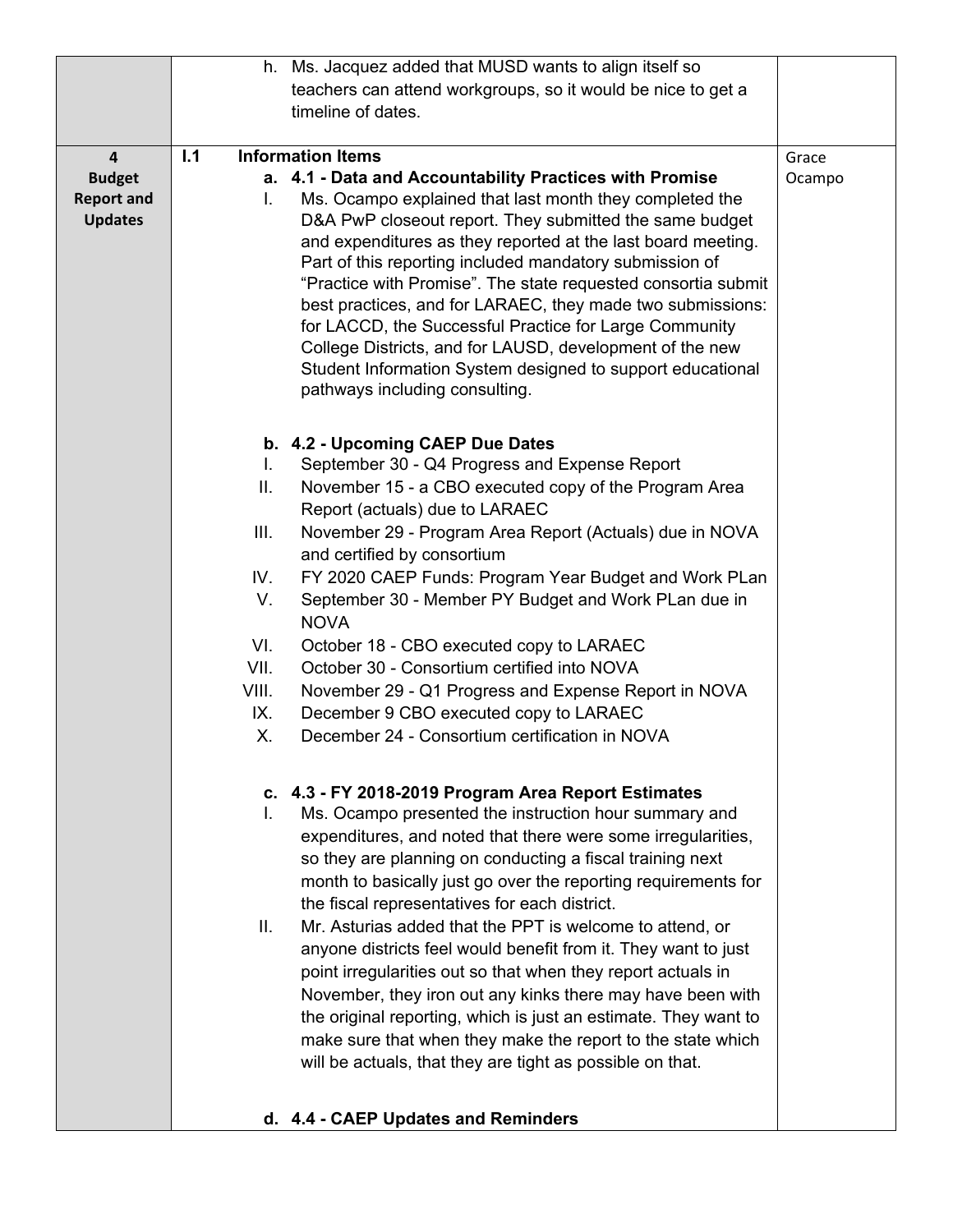|                   | Ms. Ocampo noted that around the first week of<br>I.                    |  |
|-------------------|-------------------------------------------------------------------------|--|
|                   | Septemberthey received a revision on the adult ed fiscal                |  |
|                   | management guide: CAEP reports such as CFAD, Quarterly                  |  |
|                   | progress and expense reports, budget and work plans,                    |  |
|                   | program area reports, capital outlay and corrective action              |  |
|                   | plans must be reviewed, approved, and certified by                      |  |
|                   | consortium membership. They are prepared to share the new               |  |
|                   | guidelines to the auditors helping us develop new fiscal                |  |
|                   | procedures.                                                             |  |
|                   | a. Also, as districts are developing their FY2020 budget,               |  |
|                   | regarding indirect costs, they should use the CDE/CCD                   |  |
|                   | approved indirect cost rate or 5%, whichever is lower.                  |  |
|                   | She then summarized the First In, First Out on all active<br>Ш.         |  |
|                   | funds, and quarterly spending targets, adding that failure to           |  |
|                   | meet these targets requires submission of a corrective action           |  |
|                   | plan in NOVA, and they should include the action steps that             |  |
|                   | will be taken.                                                          |  |
|                   | III.<br>She then summarized the closeout of 17-18 CAEP funds in         |  |
|                   | NOVA, effective February 2020.                                          |  |
|                   |                                                                         |  |
|                   | e. 4.5 - FY 2018-2019 Q4 Progress and Expense Report                    |  |
|                   | For LARAEC, they have a total budget of 146 million,<br>L.              |  |
|                   | including carryover from FY2018 and the new allocation.                 |  |
|                   | They have spent about 125.6 million, or 86% of their budget.            |  |
|                   | Carryover will be about \$20.5 million for FY 2020. Each                |  |
|                   | member district has met their spending target for the quarter.          |  |
|                   | Ш.<br>She then summarized the budget for the LARAEC office and          |  |
|                   | total carryover into 2020, \$301,776.                                   |  |
|                   | a. Ms. Montes asked what in that 301,000 carryover was                  |  |
|                   | something that they budgeted for the year that didn't get spent.        |  |
|                   | Ms. Ocampo explained that part of that came from the vacant             |  |
|                   | secretary position, and also they have contracts with our               |  |
|                   | previous webmaster.                                                     |  |
|                   | III.<br>She ended by saying that the Fiscal Representative              |  |
|                   | Professional Development will be tentatively scheduled for              |  |
|                   | October 11, 2019 at the LARAEC office in LAUSD, with the                |  |
|                   | LARAEC office staff conducting the training                             |  |
|                   |                                                                         |  |
| 5                 | 5.1 Eide Bailly, LLP LARAEC Enrollment Count and Procedures             |  |
| Information/      | <b>Audit Progress Report</b>                                            |  |
| <b>Discussion</b> | 1. Mr. Asturias informed the board that the enrollment count and        |  |
| <b>Items</b>      | procedures have been completed. A draft report has been issued and      |  |
|                   | shared with all of the executive board so that they have an opportunity |  |
|                   | to review and provide some input, and also some responses if            |  |
|                   | applicable.                                                             |  |
|                   | a. The LARAEC office will provide responses for some of the             |  |
|                   | recommendations that have been made. They will add that to              |  |
|                   | the report and share one more time for your input. Then after           |  |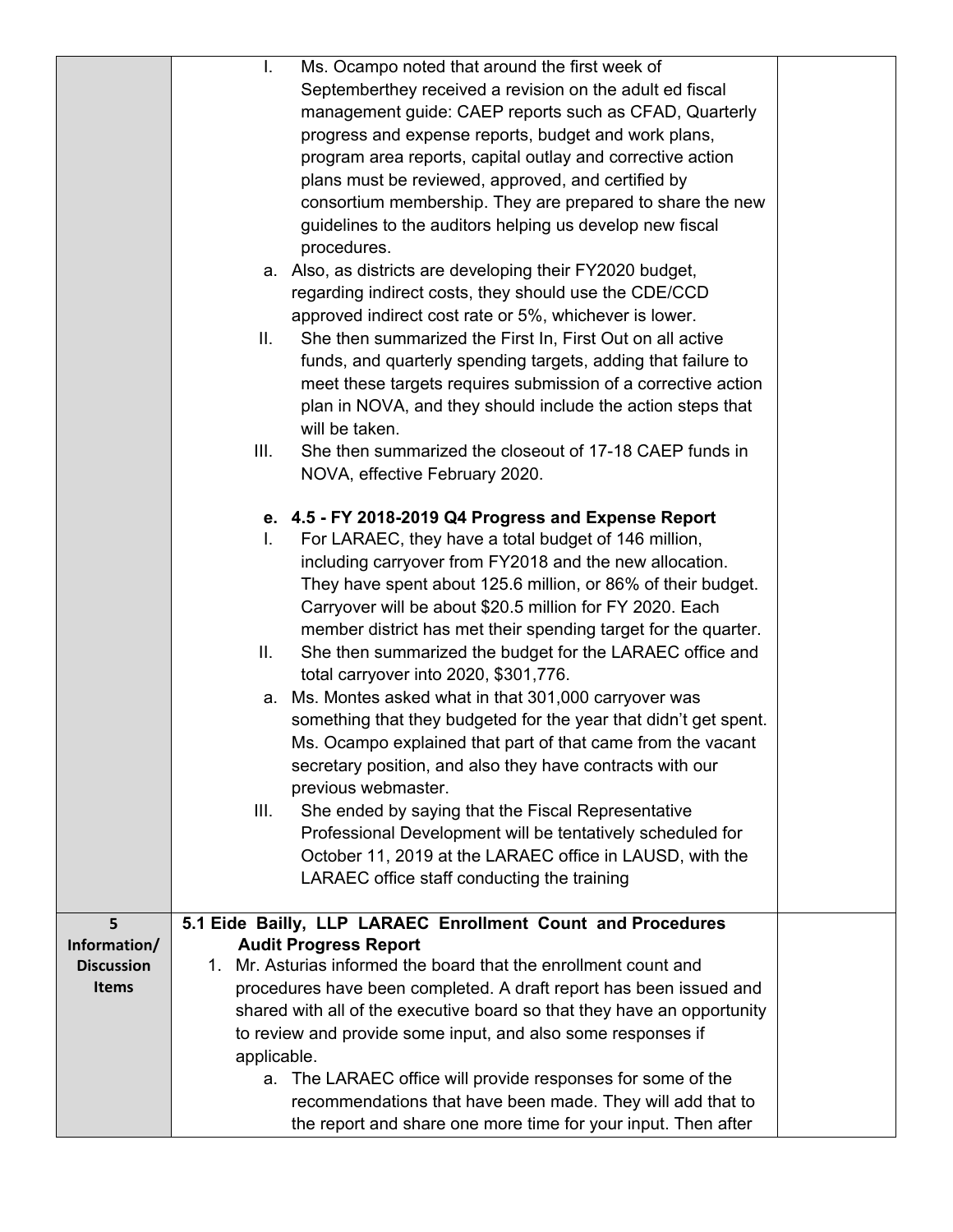that and the report is finalized, it will be made public, hopefully at the next regularly scheduled board meeting in NOvember.

- b. Ms. Jacquez asked if they will be able to ask questions, and Mr. Asturias said they would.
- 2. Mr. Urioste said he had read the report, and in his personal opinion the recommendations are doable. He pointed out that they need clarification on the recommendation that LARAEC management look into a system review of all the systems generating reports. They need a definition about what they're actually recommending and what it means. LAUSD uses Focus Software, and 3 of the LARAEC districts use ASAP. LACCD has their own software system.
- 3. Mr. Stark emphasized that one of the overarching concerns related to the audit is making sure they respond appropriately to the state so the state takes them off their watchlist. He asked if they have a timeline for initiating a response that will be acceptable to the state. They had two responses they were working on, which was the rationale for bringing in a third party so they could tell the state that we've implemented things so they could respond either "You've got more work to do" or "You're good".
	- a. Mr. Asturias clarified that their response to the state and promise to develop a funding formula hinged on the audit of their student counts and the procedures those derive from. They feel some of the findings of the audit could be addressed with implementation of policies and procedures Vasquez et al are developing. This would clear only one item in the pending audit requirements from the state, and the one item that remains pending is the creation of the formula.
- 4. Ms. Jacquez asked if the state asked for more clarification, or LARAEC was just taking the initiative. Mr. Asturias explained that what the state does is after they audit, there is a 6-month and a 1-year review in which LARAEC are supposed to define what the plan was to address the findings. And then they have all that time to report that they completed what they said the would do to address those findings. The first anniversary for LARAEC was last November, and they are coming up on the second. The state is still waiting on LARAEC's action so they can be removed from the list of organizations they check in on on a regular basis.
	- a. Ms. Jacquez noted that in a previous board meeting, the board voted that if MUSD reports into the state as a result of their audit, all districts have to report, and that MUSD decided which items they would select for quarterly reporting. Mr. Asturias added that there was no follow-up since then, and no system suggested for having all of the districts report.
	- b. Ms. Montes asked if the items are ones that are part of their CAEP reports, which Mr. Asturias confirmed. She asked if the auditors have contacted them to say they are not in compliance, and Mr. Asturias said that during the anniversary , they informed LARAEC that they had not complied with the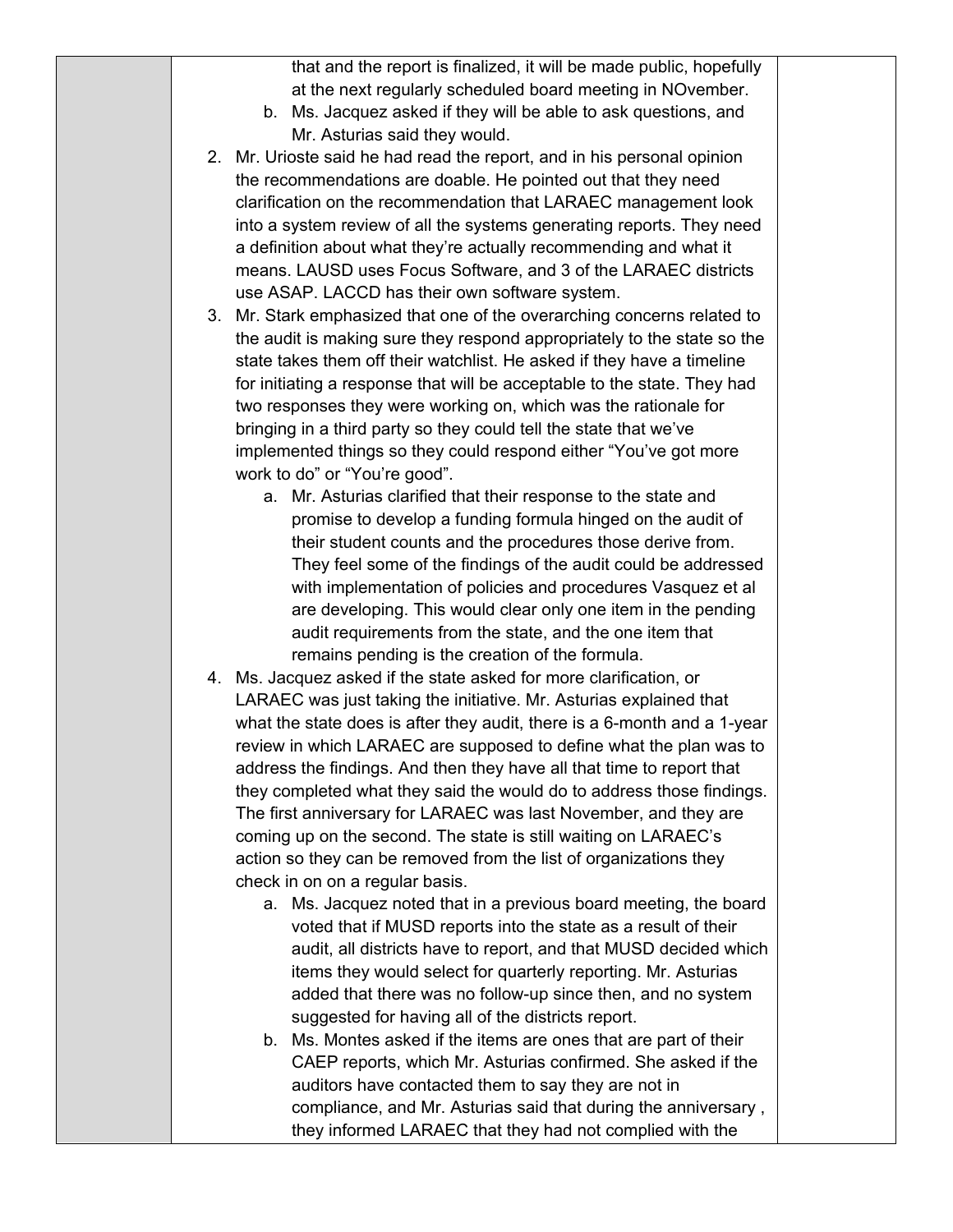self-requirements, and that they would continue to be on the state's list.

- c. Mr. Urioste asked if those CAEP reports provide figures for LARAEC, but also isolate the member districts; Mr. Asturias clarified that most of the reports they present as the LARAEC office are aggregated, even though it comes in individually through each district. Mr. Urioste noted that the spending target report presented previously was by district, and asked if they are not meeting what the auditors request by doing those kinds of reports. Mr. Asturias said that, not being an auditor, he would not be able to answer that properly. Mr. Montes said she would be curious to know of the four items they want MUSD to report on, which ones come out of NOVA separated by district.
- d. Mr. Asturias said that he could rehash what those four items are and tell them what the source of info would be if they are considering it. And then issue the quarterly report on behalf of each one of the districts. The issue is to highlight the numbers in a public meeting to take a look and assess if we are in compliance. Ms. Jacquez also noted that the state is not always correct, and they should be focused on that moving forward. She proposed they meet separately on the audit for the enrollment.
- e. Mr. Urioste said that he thinks there are things that we can report on every quarter, simple things such as our spending numbers. There are things they have access to in terms of numbers and data that he thinks they can package very quickly, put on the agenda, and show it here as testimony that they are in fact sharing their individual data and looking at it here in an open meeting. Mr. Asturias said that they can put together a report outline and then get the board's input for additional elements for them to review on a regular basis.
- f. Mr. Asturias summarized that within 2 weeks they will have a draft report for them to look at and provide input on. If they can have consensus on what is to be reported on a regular basis, they can start as early as November.
- g. Mr. Urioste said he would imagine critical pieces are spending targets, enrollment, and performance data in terms of high school diplomas, equivalencies, and CT certificates.

## **5.2 Vasquez and Company, LLP Development of Oversight Policies and Procedures Progress Report**

Deferred to after Item 6.

Following item 6, presenters were still not present. Mr. Asturias gave an update. Basically, they have finished interviewing each of the districts, and they are in the process of writing the policies and procedures. Then they will give LARAEC a draft document to be shared with the executive team for input and additional commentary on it. They are expecting by the end of October is when they would have a draft, if not before.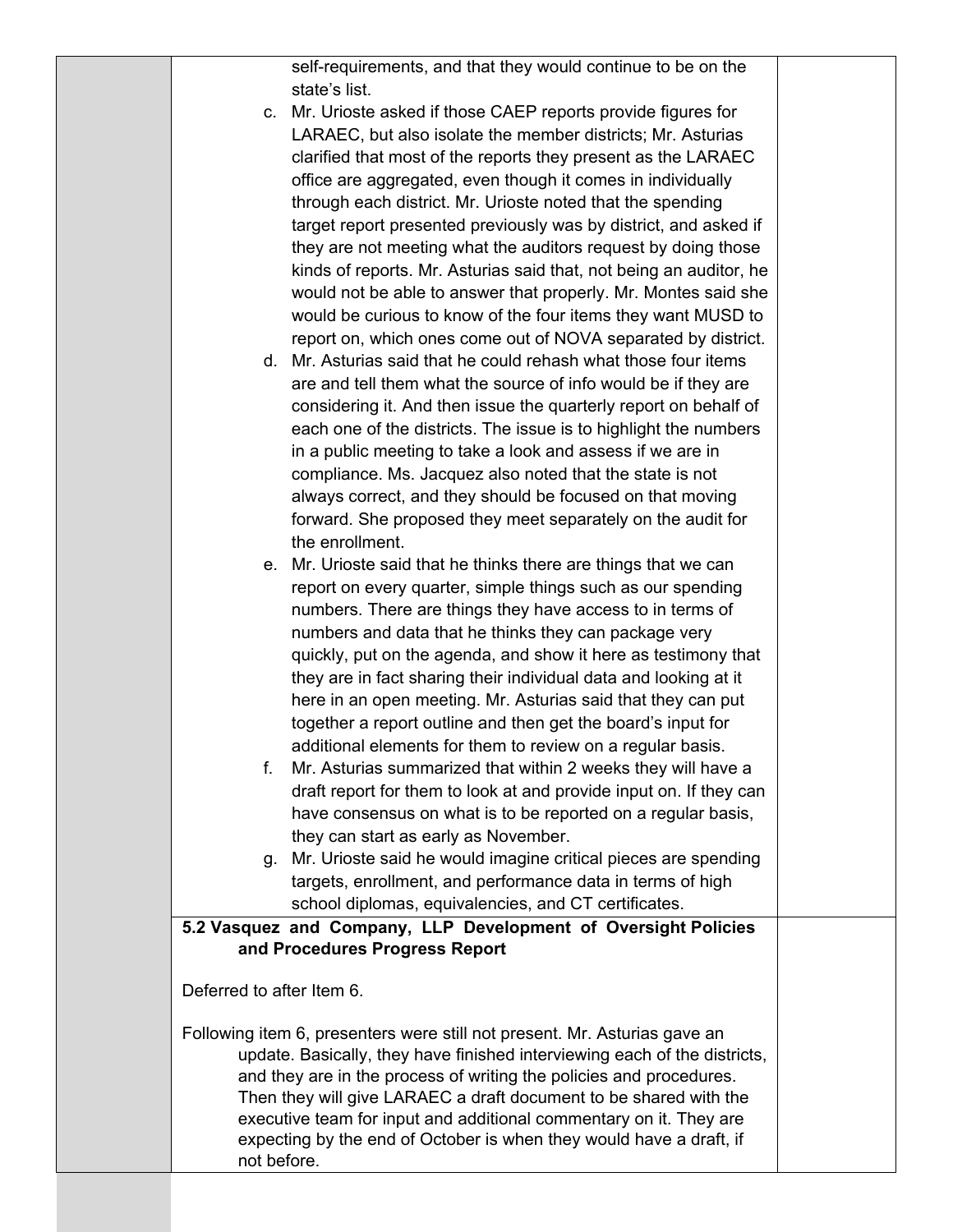## **5.3 LARAEC Bylaws Discussion**

- 1. Mr. Asturias introduced Mr. Gorence and Ms. Stiehl for a presentation on the proposed bylaws document, made with the facilitation and assistance of the CAEP TAP office as well as stakeholders who participated and the PPT and Executive teams.
- 2. Mr. Gorence gave background on the development of the working draft based on the board workshop and the charted notes and minutes from it. They worked collaboratively with the TAP office, which provided verbal and written input. Their feedback covered format, content, additions, and revisions, given both written and over conference calls. The process was intensive and exhaustive to develop something they think would be worthy of this body, the largest consortium in California, and they want to be trendsetters in California.
- 3. Basis of Bylaws:
	- a. Ms. Stiehl explained that they read samples of bylaws from other consortia, school boards, etc., as well as Robert's rules of parliamentary procedure for formatting and recommendations. They also read all of their school districts' bylaws just to get a flavor for what LARAEC's members all have and what's uniform about their bylaws. Robert's Rules also has a chapter about creating bylaws: it doesn't necessarily provide a template, but rather says these are the kinds of things bylaws have, but that individual organizations need to modify them for what helps that organization work.
- 4. Compliance:
	- a. Ms. Stiehl explained that they looked at lots of organizations and city government institutions that provide their interpretation of the Brown Act. In the back of the document they have sources of where they read different interpretations of the Brown Act for guidance, plus the relevant references in Education Code and Government Code.
	- b. The content came primarily from the workshop and chart contents from 8/16/19. It also came from the workshop minutes, which had a lot of stuff written about the workshop that didn't end up in bullet points on the chart. They also put in current practice, things they didn't talk about but describe the way they operate now. The bylaws are a draft, and amendable, so they put a process for amendment as part of the bylaws. Then they took things from the three year and annual plan, LARAEC bylaw research, AB104, the Education Code, and Government Code, and wove them throughout.
- 5. Overview of Articles
	- a. Mr. Gorence explained that there are 4 primary areas of articles plus references. Articles 1-4 cover establishment of consortium and membership. Article 5 covers overview of structure. Articles 6-12 outline main bodies, duties, and meeting procedures. Articles 12-14 are about the operational budget, procedural authority, and amendment process.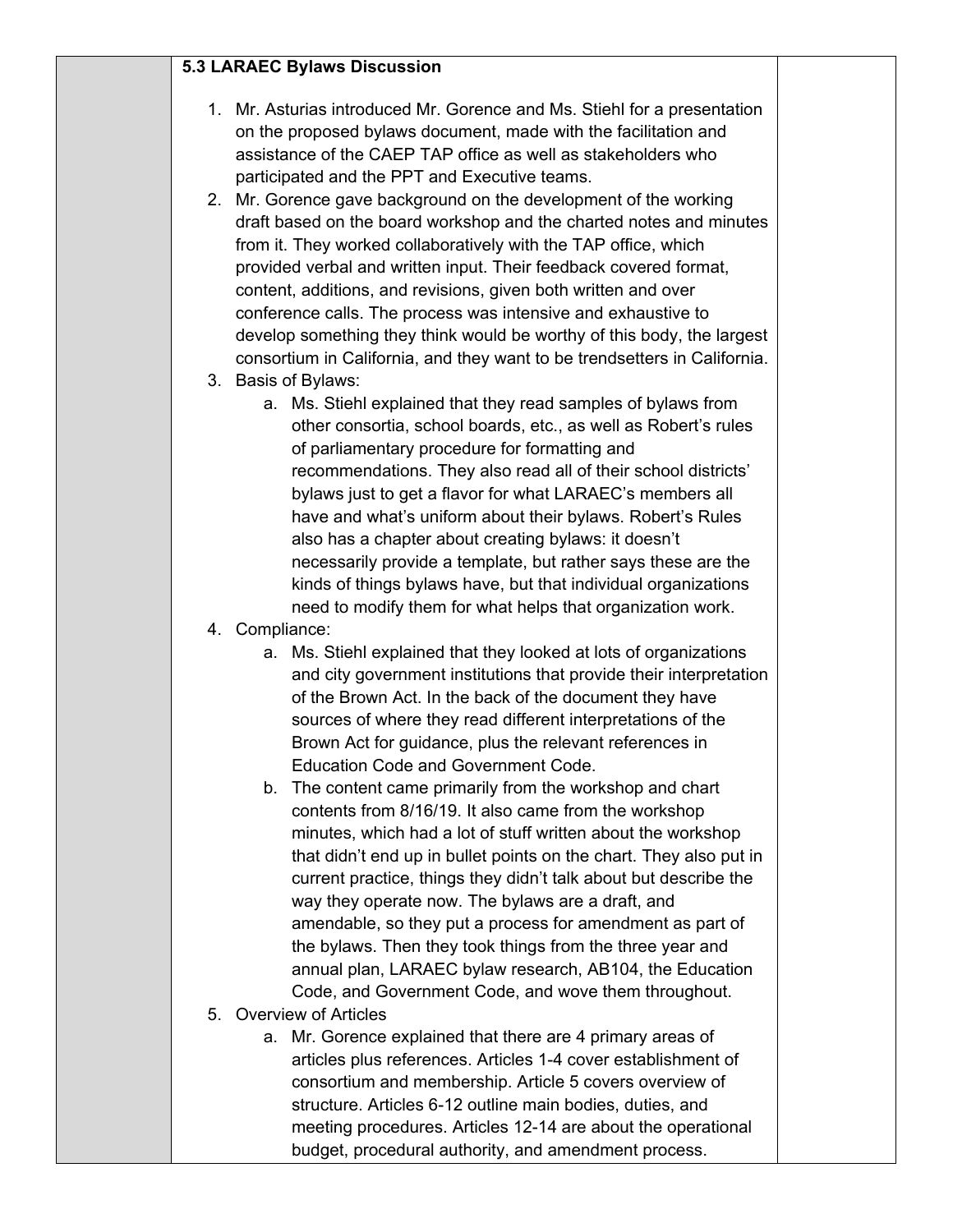|  | b. Ms. Stiehl added that Articles 1-4 establishes them as a                                                                 |  |
|--|-----------------------------------------------------------------------------------------------------------------------------|--|
|  | consortium and what we stand for. They come right out of 3                                                                  |  |
|  | year plan and LARAEC governance document, plus the ed                                                                       |  |
|  | code for adult ed, and their current practice.                                                                              |  |
|  | 6. Executive Team, Articles V-VII.                                                                                          |  |
|  | a. These establish the decision-making body for LARAEC as the                                                               |  |
|  | executive team. They outline the president's election,                                                                      |  |
|  | progression, and duties. For the executive team roles and                                                                   |  |
|  | responsibilities, they put in and codified current meeting                                                                  |  |
|  | practices, and incorporated ed code, gov code, the Brown Act,                                                               |  |
|  | and Robert's Rules recommendations. Also, the language                                                                      |  |
|  | "also, unless otherwise determined by the board, this is the                                                                |  |
|  | process" is in the document frequently. This gives the board                                                                |  |
|  | flexibility to determine a process and timeline for electing                                                                |  |
|  | officers. Also, it outlines what happens if they remove                                                                     |  |
|  | somebody from office.                                                                                                       |  |
|  | 7. Article 8 Project Director Staff                                                                                         |  |
|  | a. Mr. Gorence explained that they used board-approved job                                                                  |  |
|  | descriptions, a lot of workshop content plus minutes content,                                                               |  |
|  | plus current practice.                                                                                                      |  |
|  | 8. Point Persons and Working Groups, Articles IX-XI.                                                                        |  |
|  | a. Ms. Stiehl explained that one of the things they were trying to                                                          |  |
|  | capture in this section was that the board was clear that                                                                   |  |
|  | however they deal with working groups and PPT, they should                                                                  |  |
|  | try to relate to them as staff. They don't want to have those                                                               |  |
|  | meetings be agendized and rigid. They want to make sure<br>these groups can operate without open meeting rules, but         |  |
|  | under the Brown Act.                                                                                                        |  |
|  | b. They spent a lot of time working out legal things for how these                                                          |  |
|  | things work; what the Brown Act says, and how they can be in                                                                |  |
|  | compliance. This section required a lot of looking at, and one                                                              |  |
|  | of the things they found is that there's a lot of stuff in here with                                                        |  |
|  | regards to how they relate to the board. They want to be                                                                    |  |
|  | careful they don't have anything occur like a serial meeting.                                                               |  |
|  | Since they don't want to have to have the PPT meetings as                                                                   |  |
|  | open meetings, there's lots of things around making sure staff                                                              |  |
|  | aren't representing opinions of their board member together.                                                                |  |
|  | As soon as board member opinions/deliberations are being                                                                    |  |
|  | stated by point persons, that is a violation of the Brown Act.                                                              |  |
|  | c. She explained that PPTs have to operate from their own                                                                   |  |
|  | expertise and own point of view and when they come together                                                                 |  |
|  | to work, they have to make sure they are working on things the                                                              |  |
|  | board has already approved and is already according to the                                                                  |  |
|  | plan. Also, the board cannot have advisory committees. Under                                                                |  |
|  | the Brown Act, there is no difference between an advisory                                                                   |  |
|  | committee and decision-making committee.                                                                                    |  |
|  | d. The way they couched it in here, in the Project Director's<br>position, they will coordinate between the PPT and working |  |
|  | groups. Mr. Asturias would be fulfilling the plan, which moves it                                                           |  |
|  |                                                                                                                             |  |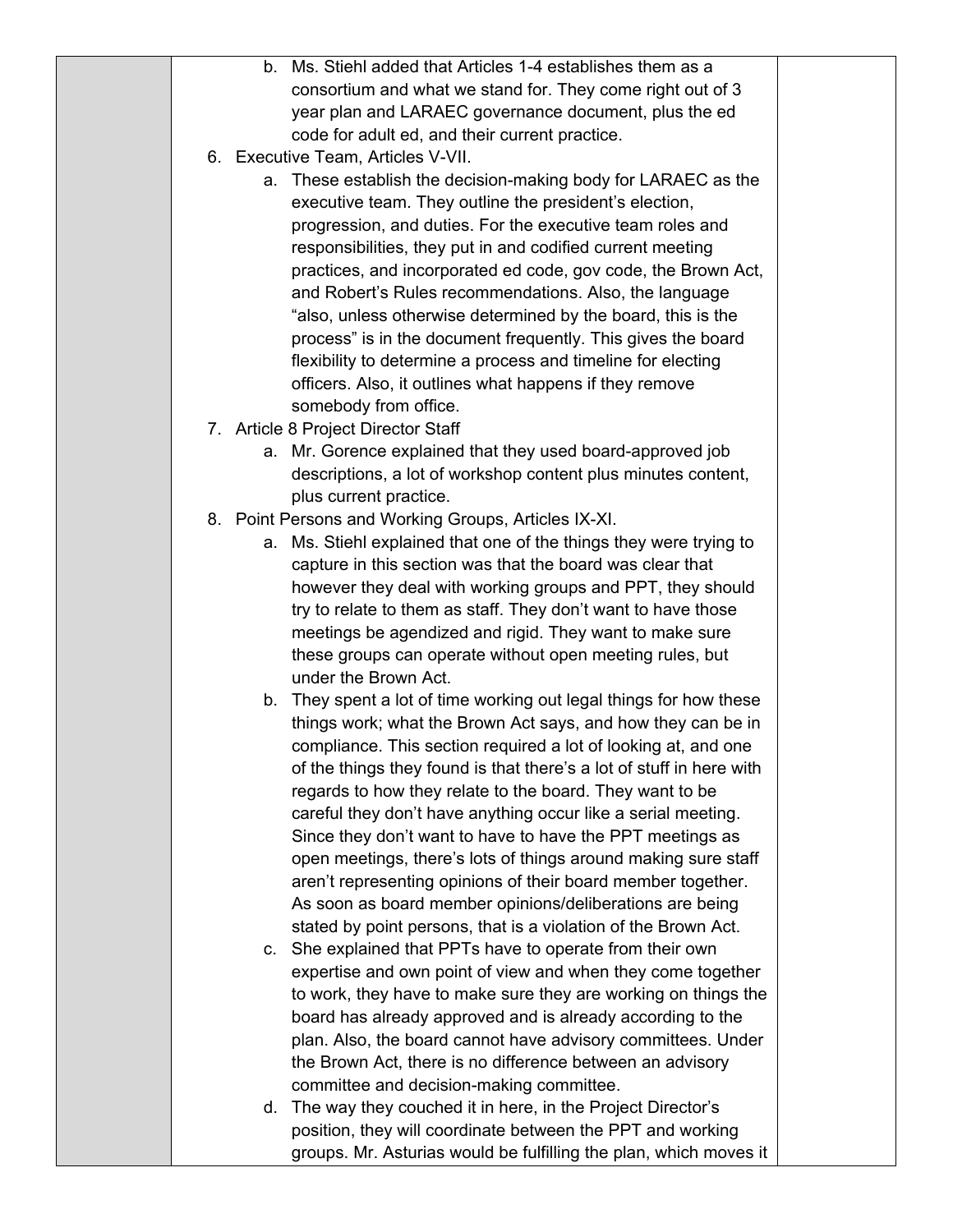| away from the PPT and work groups as being advisory to the                 |  |
|----------------------------------------------------------------------------|--|
| board. That's why they see this section crafted the way it is so           |  |
| they make sure they have those things built in. There are lots             |  |
| of rules prohibiting things that are common throughout many                |  |
| bylaws to be in compliance with the Brown Act.                             |  |
| e. All that said, they will see that those ideas are incorporated          |  |
| into the working groups and the PP structure. Members are                  |  |
| operating under the coordination of the project director, and              |  |
| represent personal expertise and the perspective of their                  |  |
| respective districts, and may not serve as an extension of their           |  |
| Executive Team member or the board as a whole.                             |  |
| 9. Articles XII-XIV: Committees, Ad Hoc Committees, and Special            |  |
| Committees                                                                 |  |
| a. Ms. Stiehl explained that If an ad hoc committee is made up of          |  |
| less than a quorum number of board members, those aren't                   |  |
| subject to the Brown Act. But as soon as they add staff or                 |  |
| members of the public, that falls under the Brown Act and must             |  |
| be an agendized open public meeting.                                       |  |
| b. This section also establishes the district of record for                |  |
| consortium staff and funding. They wrote it with the                       |  |
| understanding of providing for if the board wanted to grow into            |  |
| anything, add people employed by other districts, etc. It also             |  |
| establishes basic parliamentary rules and guidance. They                   |  |
| didn't lock us into a book, just wrote that they will follow basic         |  |
| parliamentary guidelines. It also establishes the process and              |  |
| procedures for making amendments. And there's a lot of                     |  |
| places throughout the document that provide opportunities for              |  |
| boards to decide on issues.                                                |  |
| c. Mr. Gorence added that moving forward there are a number of             |  |
| options for having this discussion. They can go line by line,              |  |
| they can do it by section, or if they have specific questions of           |  |
| items they would particularly like to look at. Mr. Asturias added          |  |
| that the other option is to defer entire the discussion process to         |  |
| next workshop/meeting.                                                     |  |
| 10. Mr. Stark asked if they would want to look at articles IX-XI about the |  |
| working groups: whether they want to wait to sort that out at the          |  |
| workshop that Mr. Urioste proposed or if they want to make a try at        |  |
| identifying some things they can give a blessing on so they can have       |  |
| the work groups start getting going. Mr. Urioste said he was fine with     |  |
| that, and Mr. Stark suggested they start with the Working Group            |  |
| article, article X.                                                        |  |
| 11. Ms. Montes asked about page 16, which says that working groups do      |  |
| not have the ability to add or remove members, and all official            |  |
| members should be included in communication.                               |  |
| a. Ms. Stiehl explained that in previous iterations of SME groups,         |  |
| they started off with members of the group, and if someone                 |  |
| didn't show up to the group, that person would be eliminated               |  |
| from communications without them officially being removed by               |  |

their district. Also, some people would show up saying they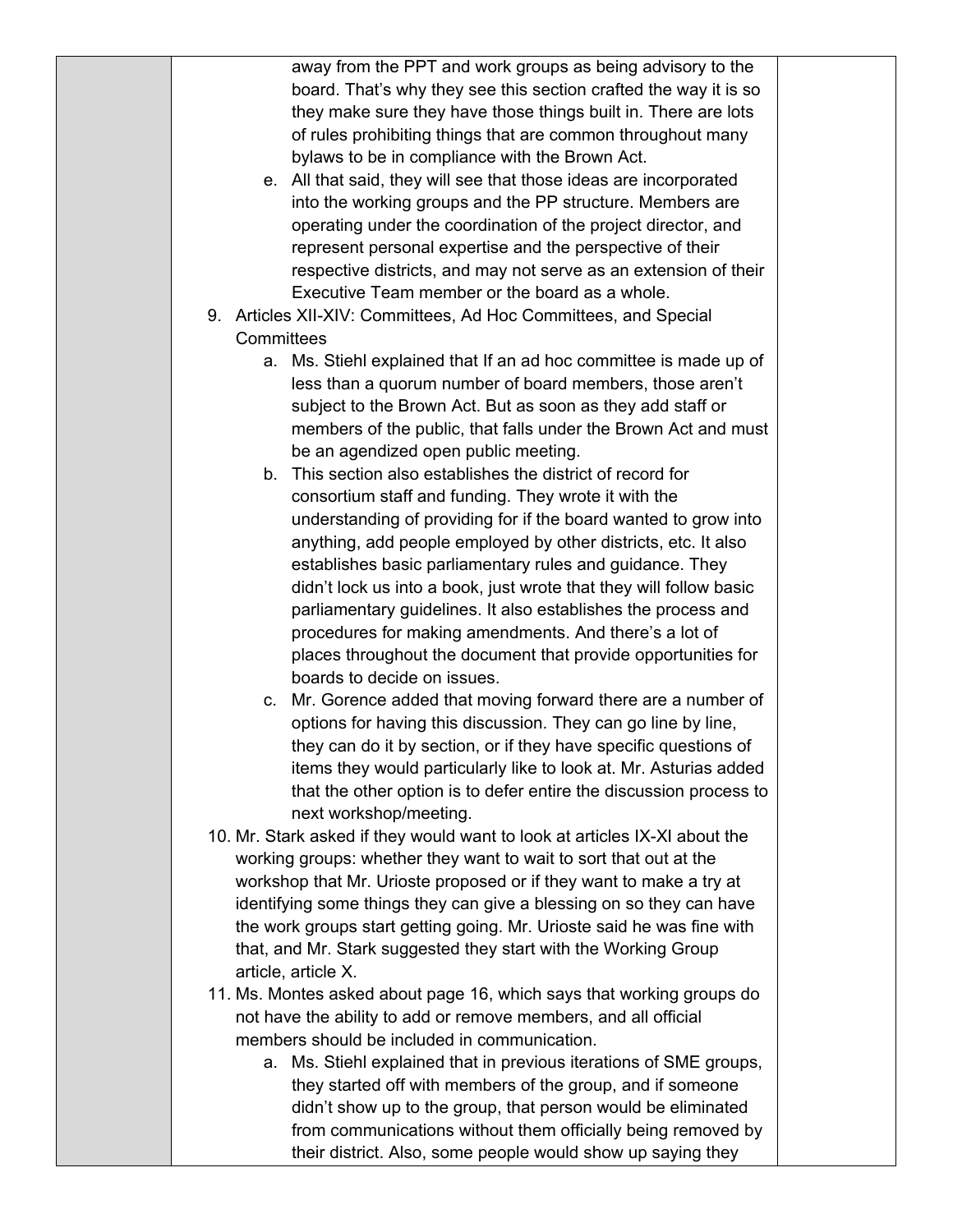were replacing people, so they wanted a more formalized way removing/communicating/adding people.

- 12. Mr. Stark asked, deferring to the board president, if there was a chance of even today giving preliminary approval on this section if they have agreement so it frees up the LARAEC office to start activating and working. Mr. Urioste said that he thinks that is a good idea.
- 13. Mr. Urioste pointed out page 16, point C, about the selection of members. He asked how viable it is that when they have organizations like LACCD and LAUSD that are much larger than MUSD, BUSD, and CCUSD, to limit them to four members? Mr. Gorence pointed out that the next statement on the page addresses that. Ms. Stiehl added that this section tries to balance those two ideas. They don't want to drown out a small district but also want large districts to have representation so they can move this thing. She added they are not attached to these numbers, it's whatever makes sense.
	- a. Ms. Montes addressed the same section, C.6., and asked if it's not that LARAEC staff approves the list. Ms. Stiehl clarified that they do not, they are merely notified. They do not automatically invite everyone who was participating last year. Mr. Asturias clarified that a lot of these things are to remove the arbitrariness of what has taken place in previous years.
	- b. Mr. Urioste suggested they just say that, because "recertify" sounds like something official. He thought they should just say "Provide an official list of working group representatives", and Mr. Asturias agreed.
- 14. Ms. Jacquez asked if they want to stick with one name, SMEs or APTs, and Ms. Stiehl clarified that they put "Working Groups" as the umbrella term, no matter what we call them, because there are different names of groups. In the plan they're referred to as SMEs, APTs, Counseling Collaborative, and the D&A Work Group. She said it was the board's discretion who participates in which groups on their behalf. They put it in the beginning that the definition of "working group" will include those different names. Ms. Montes asked why ad hoc its own thing, and Ms. Stiehl clarified that ad hoc has very special rules according to the Brown Act, it's its own thing.
- 15. Ms. Jacquez referred to letter B on number 5, pg 16, asking if that covers when their teachers would participate in something LARAEC might be having, as far as what happened before, and Mr. Asturias confirmed this, saying the prime example is the LARAEC conference (as an inter-district activity taking place on a yearly basis), as well as PLC's and PD taking place. Ms. Stiehl: added that they tried to write this to capture whatever might happen in future plans too.
- 16. Ms. Jacquez asked how they rolled out the other ones last year, SMEs and APTs, and Ms. Stiehl clarified that the APTs were after January, and were rolled out during writing of plan. Mr. Tenorio had a meeting with the ESL people, and the ASC group with the old people met as well. There wasn't a lot of meetings with other groups other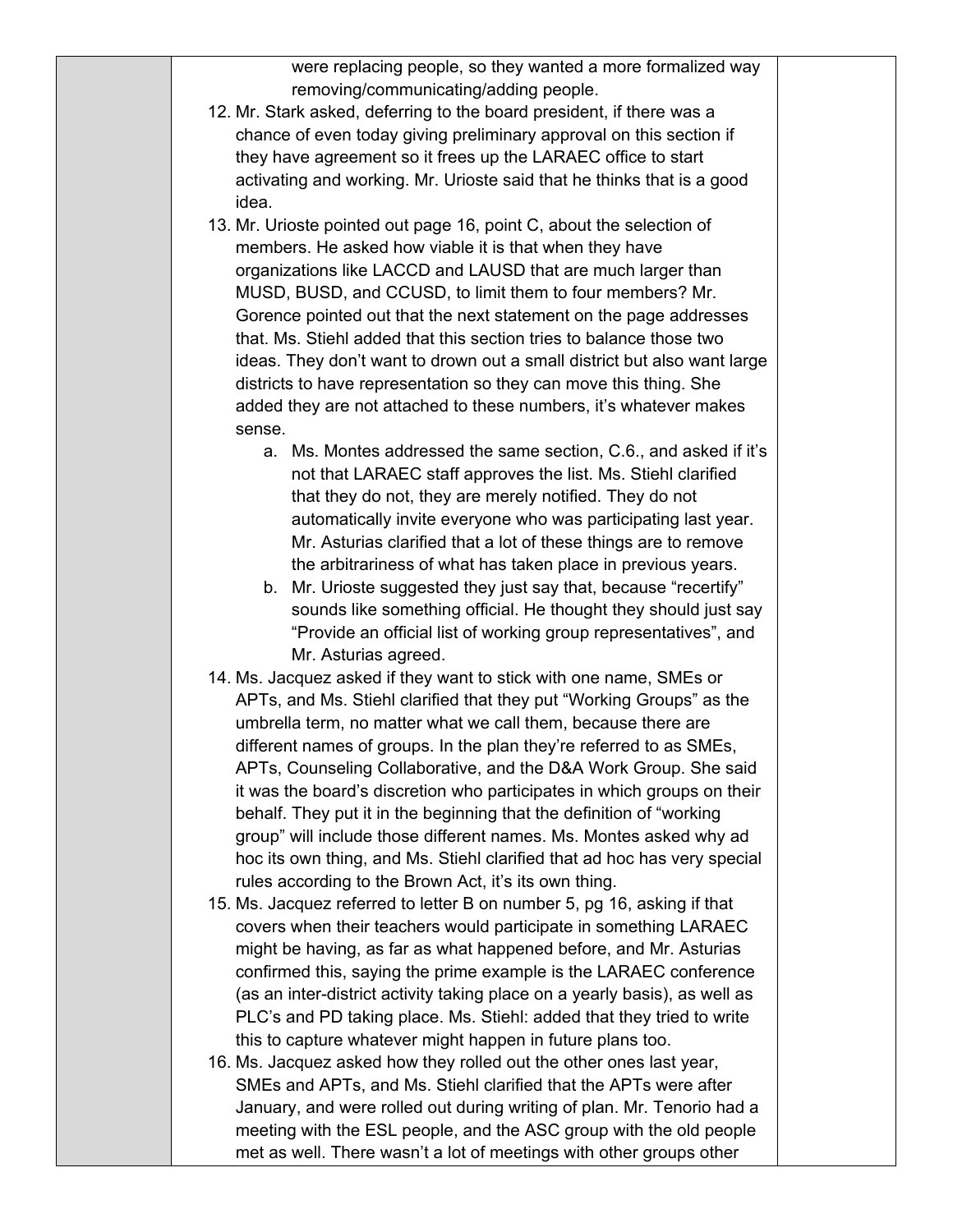than Data and Counseling. And then, you get to item D, which was brought up in APT group and at Workshop, the notion of having chairs for the group to serve as a point person, and they listed general duties of those. a. Ms. Montes asked if B gave them flexibility for how they want to come up with co-chairs, which Ms. Stiehl confirmed. Ideally they want to have all districts represented, but for the Conference Group, it ended up being just her and Mr. Gorence. They also put in that they might have extra people added to the group that are not from each of the member districts, and they put that in there for including point people or staff or consultants, so it's covered and provides flexibility. 17. Ms. Montes asked what was the purpose of a temporary working group, and Ms. Stiehl explained that at the workshop, there was a conversation around what happens if something else comes up that they want to work on. So they created this notion of a temporary working group; there might not be one in their plan, but it gives them the ability to add one. 18. Ms. Jacquez asked if they ever had training for their night staff incorporated, and if they should consider that, and Ms. Stiehl said it was a great idea, and they will put that in when they consider PD. 19. Mr. Urioste said that speaking for Burbank, regarding item D about cochairs for the workgroups, it is hard as a small district sometimes to get people to serve in these workgroups. So, having these items, is this going to intimidate people from participating in workgroups? Ms. Stiehl said that was a potential issue; what they were doing with these items is trying to plug some holes from the last iteration of it. Also, under item C, number 3, districts can put people on workgroups. a. Mr. Urioste asked if those people would be trained on their responsibilities, and Mr. Asturias said absolutely, if they are approved then they would have to define some professional development for individuals that would be participating.

- b. Ms. Stiehl added that in previous SME groups, some people naturally stepped up to play a co-chair roll, in others there were no clear leaders sometimes. So this builds in ones.
- 20. Mr. Urioste asked where the roadblock started here, because the ESL workgroup didn't have this and did fantastic work. Mr. Asturias explained that what they did not have previously was oversight. He thinks what made a difference in the ESL workgroup is some of the members really did take ownership of the process to produce workgroup products. They were not as lucky with some of the other groups. And efforts to correct that came very late in the game, and too late for implementation to take place.
- 21. Mr. Stark said that they may also want to consider having staff sitting in and providing support, and in some cases coaching and modeling. Because with a lot of folks it may not be second nature to facilitate and run these meetings, and it does take a certain skill set. Ms. Montes agreed, saying that they want all of the groups to be successful, willing to play, and feel empowered.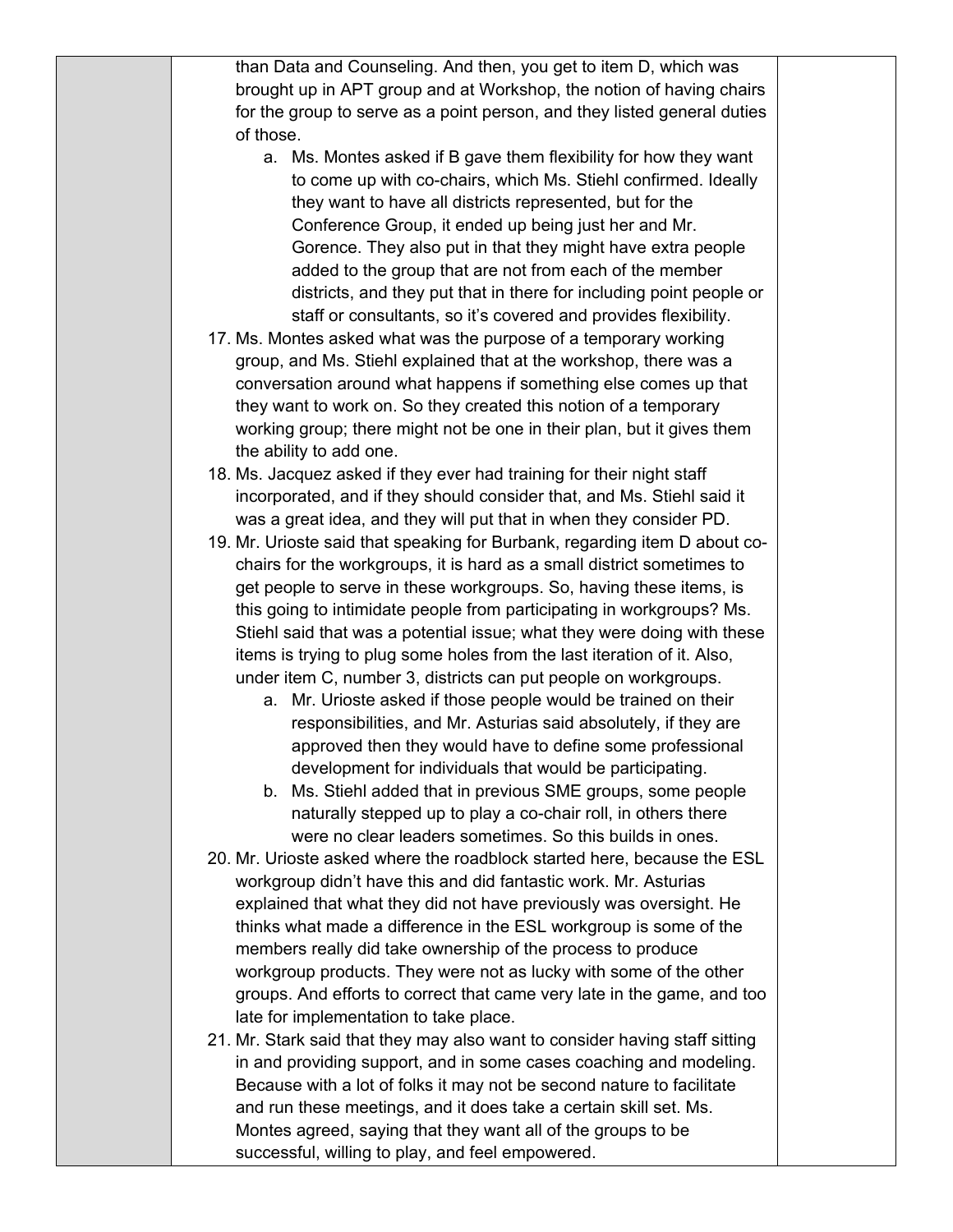|                |               | 22. Ms. Jacquez asked if the PPT was able to go over the document, and    |             |
|----------------|---------------|---------------------------------------------------------------------------|-------------|
|                |               | Mr. Asturias said that they received it when the board did.               |             |
|                |               | 23. Mr. Stark added that he thinks the understanding is there will be a   |             |
|                |               | workshop coming up, so folks will have the opportunity to give a really   |             |
|                |               | thorough look. But getting back to what he mentioned earlier, if it's     |             |
|                |               | possible, if they are comfortable as a board saying, "We're cool with     |             |
|                |               |                                                                           |             |
|                |               | this as a working definition right now with the understanding that we     |             |
|                |               | reserve the right to revisit this, but in the meantime, we're okay saying |             |
|                |               | this looks good as a start", he thinks they should do it and that way     |             |
|                |               | work can get going. Ms. Montes agreed. Mr. Urioste thought they           |             |
|                |               | need a statement of consensus as a board.                                 |             |
|                |               | 24. Ms. Montes motioned that they operate in the interim under article 10 |             |
|                |               | of the draft bylaws to forward activity in the implementation of the      |             |
|                |               | annual plan, including amendments discussed today, while waiting for      |             |
|                |               | the entire bylaws to be approved. Mr. Stark seconded.                     |             |
|                |               | a. The board voted unanimously to approve the motion.                     |             |
|                |               | 25. Mr. Asturias confirmed that he could send a scheduling form to the    |             |
|                |               | board and PPT to get a sense of when works best for everyone to           |             |
|                |               |                                                                           |             |
|                |               | have a workshop about the bylaws.                                         |             |
| $6\phantom{1}$ | <b>LAUSD:</b> |                                                                           | Mr. Stark   |
| <b>Board</b>   | а.            | Mr. Stark commented on item 8.2 for the consent agenda,                   |             |
| <b>Member</b>  |               | saying that the governor has a bold vision for expanding                  |             |
| <b>Reports</b> |               | apprenticeship for state. Right now they are at about 92,000              |             |
|                |               | apprentices for the state, and LAUSD has about 12,000                     |             |
|                |               | statewide. They would like to see the model be expanded to                |             |
|                |               | other new sectors as well. Having a regional asset in place               |             |
|                |               | through LARAEC would be a vehicle to establish a hub for                  |             |
|                |               | apprenticeship throughout member districts, which could be                |             |
|                |               | an avenue for future funding. They are very excited about it,             |             |
|                |               | and getting letters of support from various elected officials.            |             |
|                |               | They recently got a letter from the assistant secretary of                |             |
|                |               | labor, who was very supportive of the idea.                               |             |
|                | <b>BUSD:</b>  |                                                                           |             |
|                |               |                                                                           | Mr Urioste  |
|                | а.            | Mr. Urioste announced that Burbank is in full WASC mode,                  |             |
|                |               | and has the same WASC chair as CCUSD. The self study                      |             |
|                |               | process is not easy, but it is easier at an adult school where            |             |
|                |               | the staff is very fluid. So they are using Saturdays to be able           |             |
|                |               | to hold their self-study meetings, and the next one will be               |             |
|                |               | September 28th.                                                           |             |
|                | <b>LACCD:</b> |                                                                           | Dr. Miller  |
|                |               |                                                                           |             |
|                | a.            | Dr. Miller was absent; no comments from LACCD board                       |             |
|                |               | member.                                                                   |             |
|                |               |                                                                           |             |
|                | <b>MUSD:</b>  |                                                                           | Ms. Jacquez |
|                |               | Ms. Jacquez wanted to say thanks to LAUSD; they recently                  |             |
|                | а.            | had interviews for ESL teachers and counselors, and sent out              |             |
|                |               | an email to Mr. Stark, and right away staff sent a lot of great           |             |
|                |               | questions. Also thanks to LACCD, they have been working                   |             |
|                |               |                                                                           |             |